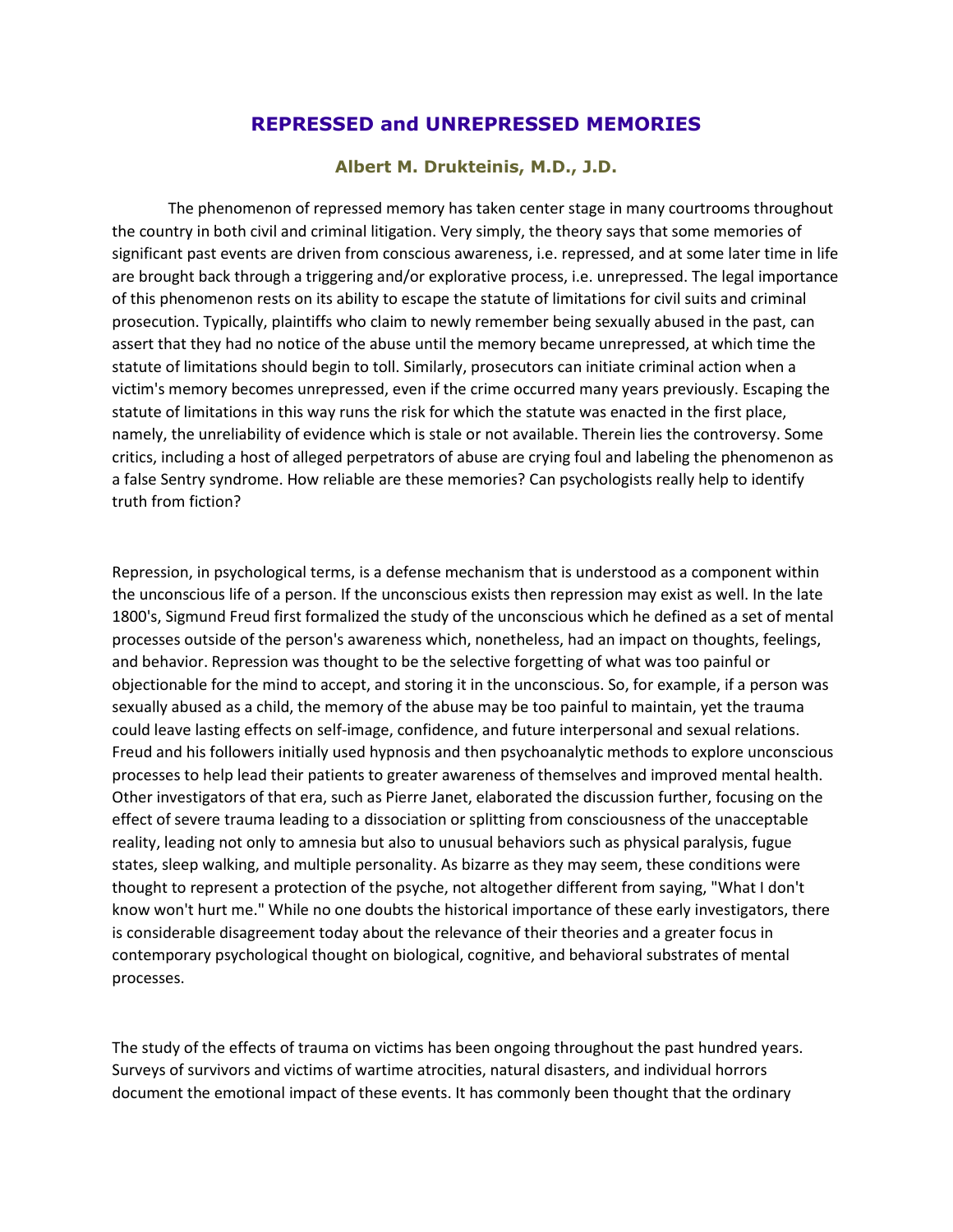human response to atrocities is to push them away from consciousness in order to survive and move on with life. Yet, paradoxically, many traumatized people seem to relive traumatic experiences as intrusive, repetitive recollections. This type of occurrence, known as post-traumatic stress disorder is also a reaction to trauma in which the mind tries to deal with the event by repeatedly driving its mental counterpart into submission. Which is the case then? Do traumatized people remember too much or too little? Some authors assert that both can exist, i.e. enhancement of the memory of the emotional experience and impairment of the memory of detail and context.

A number of empirical studies of childhood sexual abuse report a range of memory loss from partial to global, often followed by a period of intrusive and distressing recollection. In one often quoted study, women whose sexual abuse during childhood was verified by hospital records were interviewed years later. Thirty-eight percent claimed that they did not remember the previous abuse. In other studies, as well as frequently in clinical practice, a current triggering event and/or psychotherapy is claimed to have facilitated the retrieval of long-forgotten repressed memories. Many of these studies have been severely attacked as methodologically flawed and the percentages of traumatic amnesia as grossly overinflated. In addition, where psychotherapy was used to facilitate retrieval of memories, the potential effects of suggestibility and other influences are said to be too high to allow valid conclusions.

The influences on memory from within a person, from the external environment, and from other persons are numerous. In reality, all memory is a distortion subject to the current context of retrieval. In spite of a multitude of claims of sexual abuse in early childhood, adults typically have a great deal of difficulty remembering events before the age of three or four, and those fleeting memories which they may have are generated or substantially modified through discussions with others over time. In addition, one set of memories greatly affects the memories of similar events which may not be identical, and can lead to significant overgeneralization with regard to frequency and quality of the experiences. A number of studies have shown the unreliability of adulthood memories when compared with corroborating data. The distortions seen are not only about the events themselves, but even more about value judgements surrounding those events.

Therefore, as much as psychologists inquire into earlier feelings of patients about their childhood and family life, significant relationships, work, marriage, etc., those reported feelings may be markedly at variance with what was actually felt at the time.

The assumption that psychological therapy can facilitate retrieval of repressed memories is also in heated dispute. Research has shown that patients in therapy are particularly susceptible to suggestion. Not only can memories be modified by suggestion, but whole series of memories can be created. Once created they are easily elaborated upon. In addition when historical data is discussed it usually is presented as bits and pieces of information. The assembly of those pieces into a narrative story by the therapist invariably reflects the themes which the therapist is trying to outline, i.e. suggest. Even if done in good faith, the distortive potential is extremely high. Just as two biographers can tell very different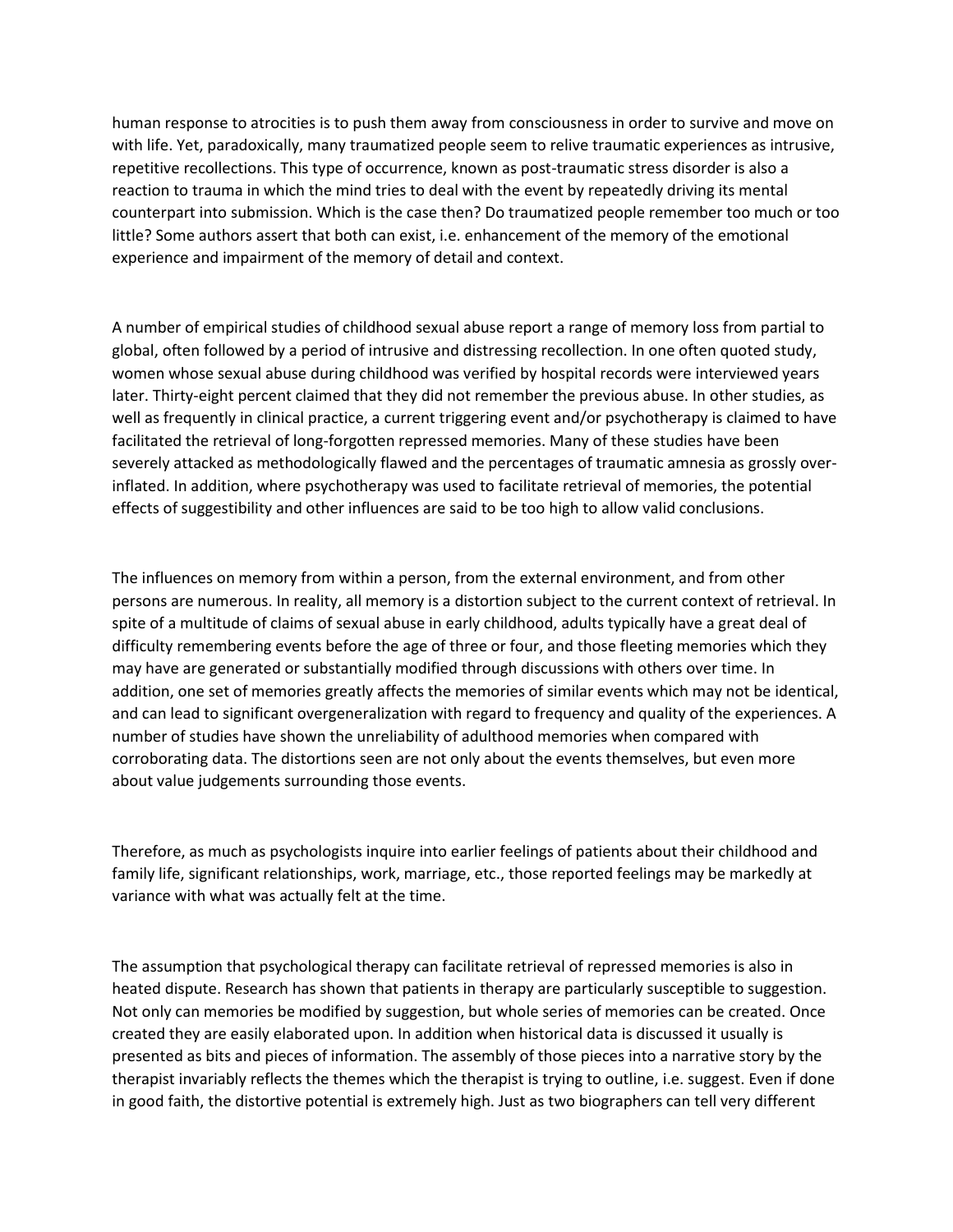accounts about the life of an individual, the psychologist biographer can spin an account as well and because of the nature of the relationship, imbed this account into the mind of the patient. Accounts which attach blame to significant persons in an individual's life are particularly common and often become the focus of the therapy. While some of the blame may be warranted, the joint quest for fault by therapist and patient, can readily lead to unconfirmed villains. When evidence of sexual abuse which may have been repressed is sought, enthusiastic inferences based on vague characteristics of abused victims frequently occur in spite of the logical and scientific errors which should be apparent. So, for example, just because some victims of sexual abuse may be fearful, sexually inhibited, and have eating disorders; not everyone with fearfulness, sexual inhibition and an eating disorder has been sexually abused. Yet, when constellations of symptoms are identified which can occur in the aftermath of sexual abuse, exactly that type of conclusion is frequently reached. Going further, it is brought into a courtroom as further validation of the patient's claim.

Current controversy has unfortunately created a polarity in this debate which is fueled by political and contemporary sociological thinking. Increased awareness of sexual abuse and its prevalence moves many to advocate for victims and to demand exposure for the secrets that were buried for years within a family or institution. Outrage at perpetrators and sympathy for the emotional scars of victims encourages this advocacy. Using the theoretical concept of repression, therefore, to escape the statute of limitations seems appropriate. After all, this concept has been the foundation of much psychological work for decades. Furthermore, where memories were not forgotten, the concept of dissociation is raised to show how the emotional response to trauma was split off from the victim so that there was no notice of harm until years later. Once again psychologists are brought in to demonstrate how that harm only became apparent in the course of psychotherapy. On the other hand, opponents are now vigorously attacking the concept of repression in part because of its extreme and at times unfounded use within the profession and the courts. They would argue not only that the phenomenon does not exist but that there may be no such thing as a valid memory of anything which was once forgotten and later remembered. Neither side is entirely correct.

Victims of severe trauma undergo a variety of reactions. At times they may need to forget the experience. At other times they may need to recall it repeatedly. Whether or not empirical studies show it, most practicing psychologists have seen repression at work in their patients and in themselves. How much of the phenomenon is unconscious, how much is conscious, i.e. suppressions and how much is just natural forgetting, are very difficult to distinguish. At times a person just may not want to remember and pursue. It is almost impossible to know if the memory was truly not available or repressed, especially from very early experiences in childhood. There is also no reliable way of testing whether the recollection is accurate except through corroborating data. But, that is the very problem, from an evidentiary standpoint, why statutes of limitations were enacted. The data that would corroborate may be gone or faded. Witnesses may have aged or died. Other important evidence may have been lost. Available witnesses may be distorting, and psychologists may be suggesting. Some wrongs can never be made right, but our rules of evidence and statutes of limitations are designed to ensure that when wrongs are found they are through valid and reliable means. The use of repressed memories is not one of them. (See Campbell, T. W.: Repressed Memories and Statutes of Limitations. Am. J. of Forensic